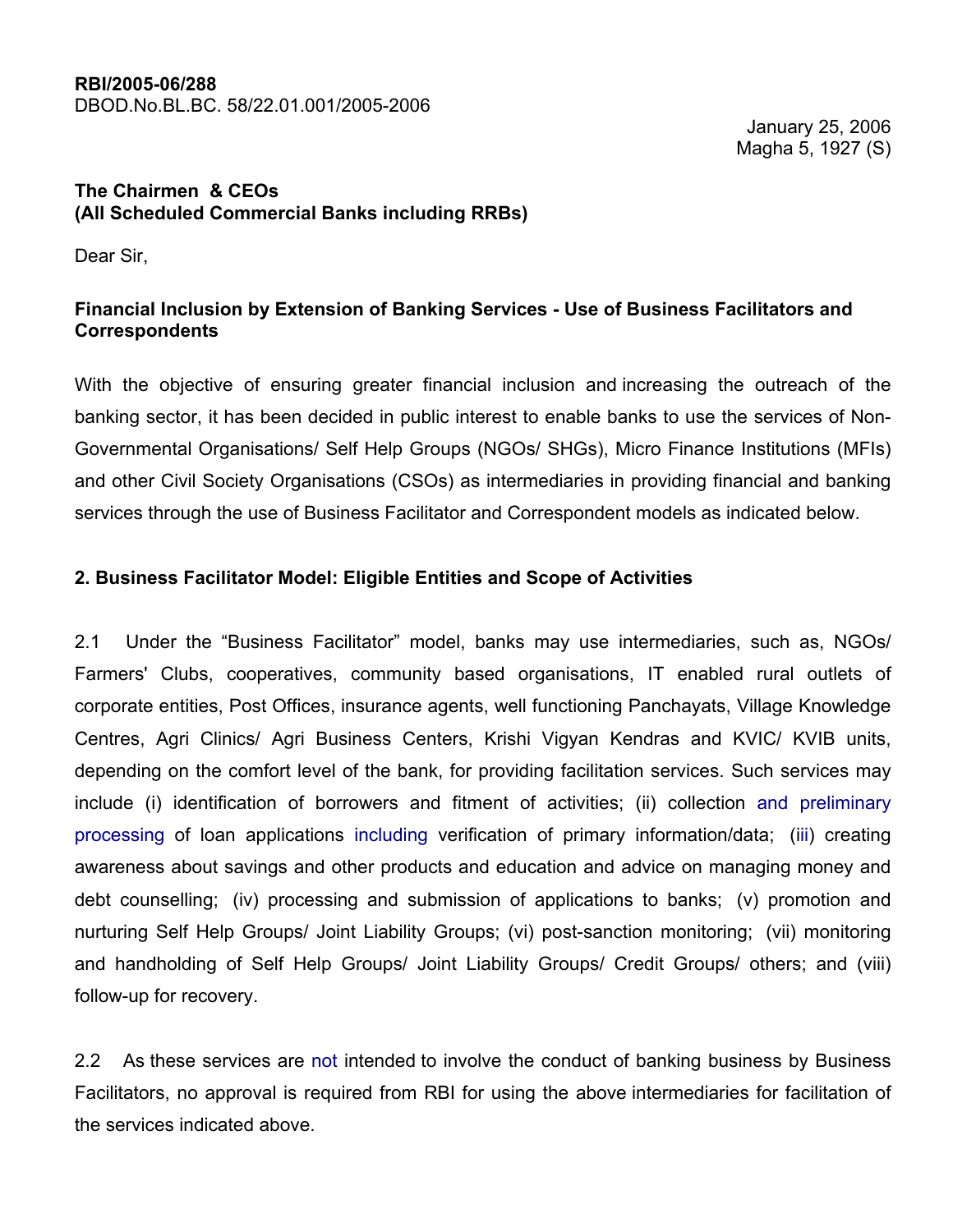### 3. Business Correspondent Model: Eligible Entities and Scope of Activities

3.1 Under the "Business Correspondent" Model, NGOs/ MFIs set up under Societies/ Trust Acts, Societies registered under Mutually Aided Cooperative Societies Acts or the Cooperative Societies Acts of States, section 25 companies, registered NBFCs not accepting public deposits and Post Offices may act as Business Correspondents. Banks may conduct thorough due diligence on such entities keeping in view the indicative parameters given in Annex 3.2 of the Report of the Internal Group appointed by Reserve Bank of India (available on RBI website: www.rbi.org.in) to examine issues relating to Rural Credit and Micro-Finance (July 2005). In engaging such intermediaries as Business Correspondents, banks should ensure that they are well established, enjoying good reputation and having the confidence of the local people. Banks may give wide publicity in the locality about the intermediary engaged by them as Business Correspondent and take measures to avoid being misrepresented.

3.2 In addition to activities listed under the Business Facilitator Model, the scope of activities to be undertaken by the Business Correspondents will include (i) disbursal of small value credit, (ii) recovery of principal / collection of interest (iii) collection of small value deposits (iv) sale of micro insurance/ mutual fund products/ pension products/ other third party products and (v) receipt and delivery of small value remittances/ other payment instruments.

3.3 The activities to be undertaken by the Business Correspondents would be within the normal course of the bank's banking business, but conducted through the entities indicated above at places other than the bank premises. Accordingly, in furtherance of the objective of increasing the outreach of the banks for micro-finance, in public interest, the Reserve Bank hereby permits banks to formulate a scheme for using the entities indicated in paragraph 3.1 above as Business

Correspondents. Banks should ensure that the scheme formulated and implemented is in strict compliance with the objectives and parameters laid down in this circular.

#### 4. Payment of commission/ fees for engagement of Business Facilitators/ Correspondents

Banks may pay reasonable commission/ fee to the Business Facilitators/ Correspondents, the rate and quantum of which may be reviewed periodically. RBI Master Circular DBOD.Dir.5/13.07.00/2005-06 dated July 1, 2005 may be treated as modified to that extent. The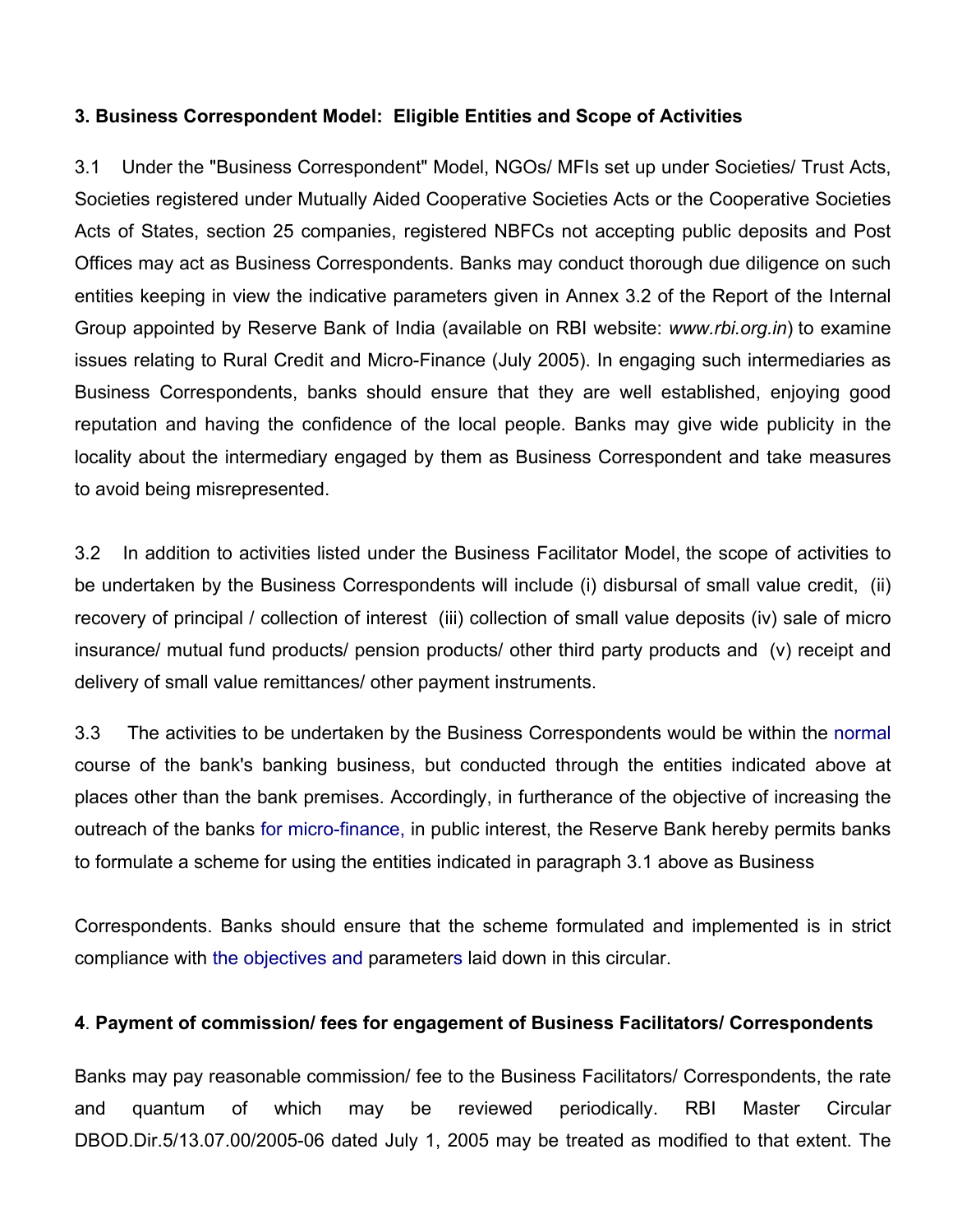agreement with the Business Facilitators/ Correspondents should specifically prohibit them from charging any fee to the customers directly for services rendered by them on behalf of the bank.

# 5. Other Terms and Conditions for Engagement of Business Facilitators and Correspondents

5.1 As the engagement of intermediaries as Business Facilitators/ Correspondents involves significant reputational, legal and operational risks, due consideration should be given by banks to those risks. They should also endeavour to adopt technology-based solutions for managing the risk, besides increasing the outreach in a cost effective manner. In formulating their schemes, banks may be guided by the recommendations made in the Khan Group Report as also the draft outsourcing guidelines released by Reserve Bank of India on December 6, 2005 (available on RBI website: www.rbi.org.in).

5.2 The arrangements with the Business Correspondents shall specify:

- (a) suitable limits on cash holding by intermediaries as also limits on individual customer payments and receipts,
- (b) the requirement that the transactions are accounted for and reflected in the bank's books by end of day or next working day, and
- (c) all agreements/ contracts with the customer shall clearly specify that the bank is responsible to the customer for acts of omission and commission of the Business Facilitator/ Correspondent.

# 6. Redressal of Grievances in regard to services rendered by Business Facilitators/ **Correspondents**

(a) Banks should constitute Grievance Redressal Machinery within the bank for redressing complaints about services rendered by Business Correspondents and Facilitators and give wide publicity about it through electronic and print media. The name and contact number of designated Grievance Redressal Officer of the bank should be made known and widely publicised. The designated officer should ensure that genuine grievances of customers are redressed promptly.